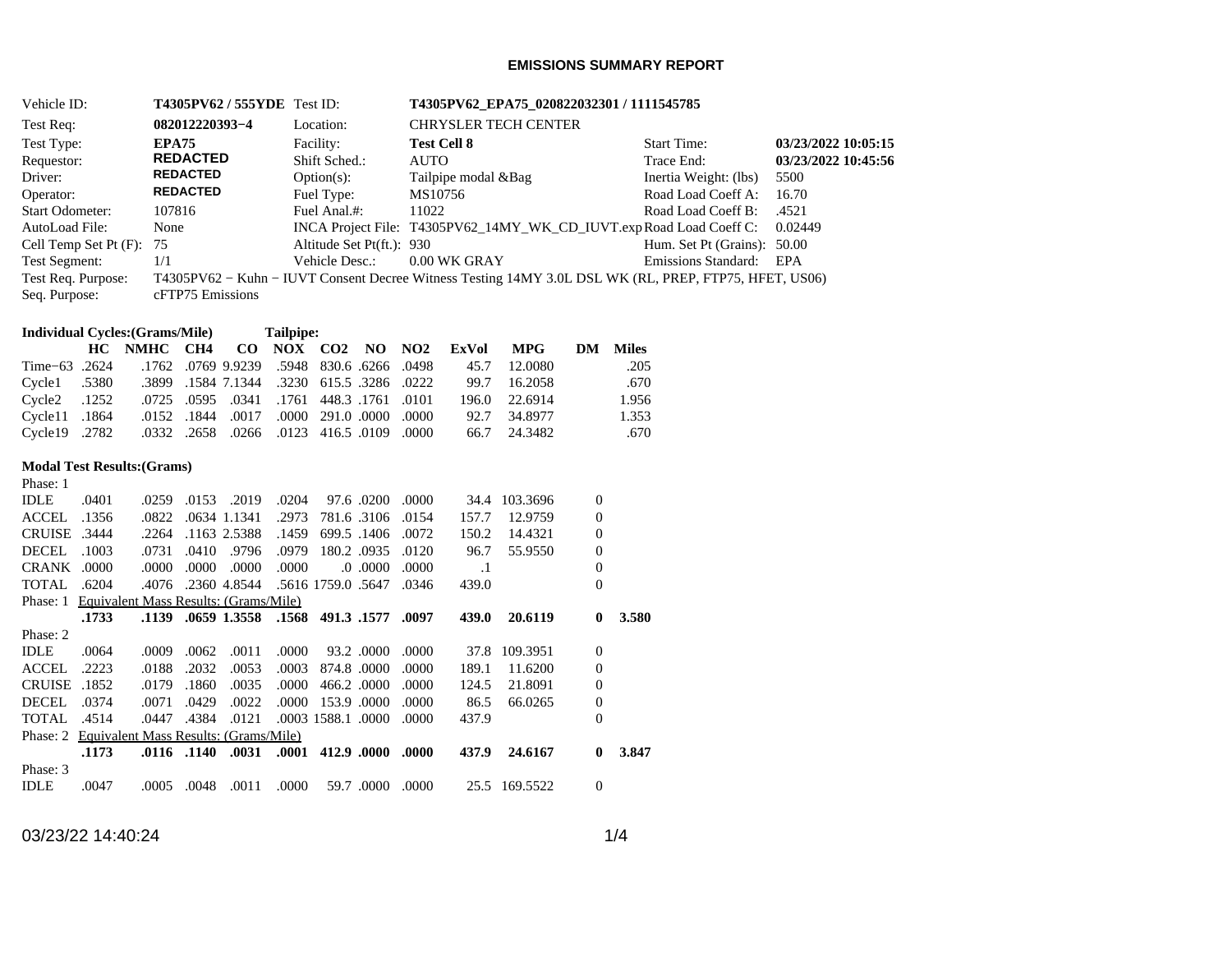|                   | .1220                                                |       |                   |       |       | .0023 0.0363 0.0362 0.0362 0.037. 0.0326. 0.0326.        |       | 1243.8 24.0085 |         |          | 0.11.002 |
|-------------------|------------------------------------------------------|-------|-------------------|-------|-------|----------------------------------------------------------|-------|----------------|---------|----------|----------|
|                   | Weighted Total Equivalent Mass Results: (Grams/Mile) |       |                   |       |       |                                                          |       |                |         |          |          |
|                   | .0920                                                |       |                   |       |       | .0109. 0130. 0131 390.5. 0130. 01012. 0109.              |       | 366.9          | 26.0702 | 0        | 3.575    |
|                   | Phase: 3 Equivalent Mass Results: (Grams/Mile)       |       |                   |       |       |                                                          |       |                |         |          |          |
| <b>TOTAL 3289</b> |                                                      |       |                   |       |       | .0388 .3310 .0653 .0469 .0395.8 .0465 .0388              |       | 366.9          |         | $\Omega$ |          |
| CRANK .0000       |                                                      | .0000 | .0000             | .0000 | .0000 | $.1 \cdot 0000$                                          | .0000 | $\cdot$ 1      |         | $\theta$ |          |
| DECEL .0356       |                                                      |       | .0076 .0418 .0044 |       |       | .0000 0018. 0018. 0000                                   |       | 86.5           | 77.6104 | $\theta$ |          |
| CRUISE .1662      |                                                      | .0178 | .1582.0114        |       |       | .0054 539.3 .0027 .0012                                  |       | 119.8          | 18.8601 | $\theta$ |          |
|                   |                                                      |       |                   |       |       | 0032 .0420 .0420 .0484 .0392 666.2 .0420 .0392 Microsoft |       | 135.1          | 15.2683 |          |          |

## **CVS Mass Results: (Grams/Mile)**

|                                                     | HC — |  |  |  |                                              |  | CO NOX NMHC CO2 CH4 NMOG+NOX HFID Vol.MPG |                 |         |
|-----------------------------------------------------|------|--|--|--|----------------------------------------------|--|-------------------------------------------|-----------------|---------|
| Phase: 1.16130 1.34568 .15184 .10530 474.635 .06198 |      |  |  |  |                                              |  |                                           | .2571 0.16443   | 21.3043 |
| Phase: 2 .11092 .00000 .00022 .00737 391.380 .10939 |      |  |  |  |                                              |  |                                           | $.0076$ 0.11178 | 26.0015 |
| Phase: 3 .09072 .00938 .01307 .00810 374.431 .08682 |      |  |  |  |                                              |  |                                           | .0212 0.09095   | 27.1860 |
| <b>CVS Weighted Mass Results: (Grams/Mile)</b>      |      |  |  |  |                                              |  |                                           |                 |         |
|                                                     |      |  |  |  | .11582. 28152. 03518. 02787. 403.984. 11582. |  |                                           | .0631 .11697    | 25.1372 |

### **Drive Metrics:**

| CSI       | <b>RMS</b> |
|-----------|------------|
| $-10.014$ | .352       |

| <b>SAE Drive Metrics:</b> |                    |           |          |          |          |              |            |             |            |                    |
|---------------------------|--------------------|-----------|----------|----------|----------|--------------|------------|-------------|------------|--------------------|
|                           | $\mathbf{CED}$ (J) | CET(J)    | ER       | DistD(M) | DistT(M) | <b>DistR</b> | <b>EER</b> | <b>ASCR</b> | <b>IWR</b> | <b>RMSSE</b> (MPH) |
| Phase: 1                  | 4.500.330          | 4.555.730 | $-1.216$ | 5.762.9  | 5.779.3  | $-0.284$     | $-0.944$   | $-2.724$    | $-3.761$   | 0.4013             |
| Phase: 2                  | 4.149.060          | 4.207.450 | $-1.388$ | 6.190.9  | 6.211.1  | $-0.325$     | $-1.078$   | $-0.991$    | $-1.555$   | 0.3711             |
| Phase: 3                  | 4.508.340          | 4.556.070 | $-1.048$ | 5.754.8  | 5.779.2  | $-0.423$     | $-0.631$   | $-2.208$    | $-3.402$   | 0.4193             |
| <b>Final</b> (Weighted):  |                    |           |          |          |          |              |            |             |            |                    |
|                           | 8.653.960          | 8,763,380 | $-1.249$ | 11.949.1 | 11.990.3 | $-0.343$     | $-0.917$   | $-1.800$    | $-2.500$   | 0.3449             |

**Test Validation:** Valid: Invalid: Retest: Accept: NIC: system / mh1294 Date: 03/23/2022 14:40:11 Validator's Comments: THIS TEST PASSED ALL VALIDITY CHECK

03/23/22 14:40:24 2/4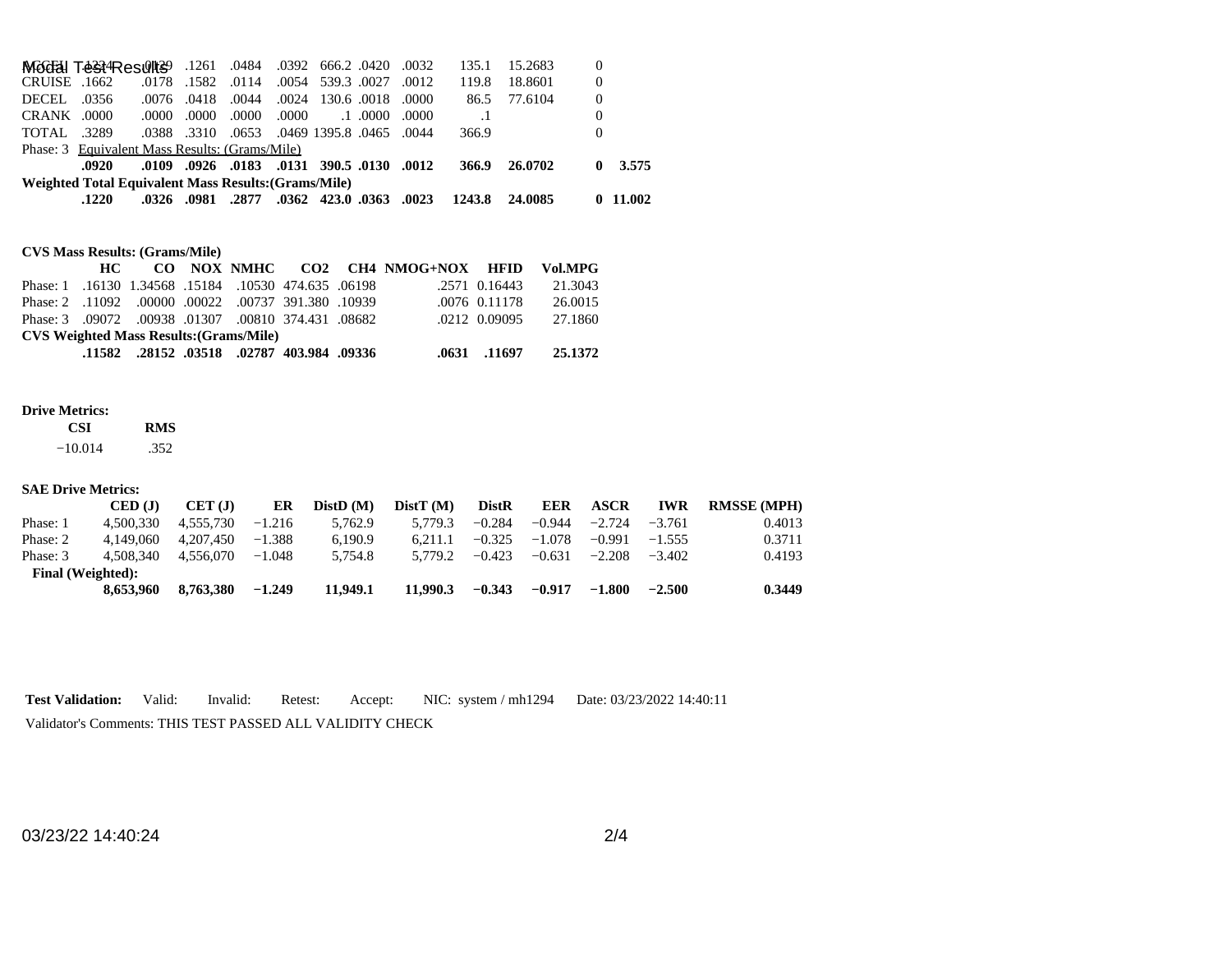| <b>Test Options:</b>                 |                    |
|--------------------------------------|--------------------|
| Option                               | <b>Description</b> |
| DHFID Hangup value                   | .012               |
| Gain                                 | .650               |
| <b>Constant Grade</b>                | .000               |
| Diesel Regeneration Required         | $\Omega$           |
| <b>Background Particles for PN</b>   | .000               |
| Background Particulates (PM)         | .004               |
| MINI DILUTER T/P DILUTION RATIO      | 10.290             |
| Tailpipe Methane Response Factor     | 1.066              |
| <b>DHFID Methane Response Factor</b> | 1.089              |
| <b>Bag Methane Response Factor</b>   | 1.102              |
| Soak Duration(Hrs)                   | 22                 |
| Threshold                            | 350                |
| <b>CVS K Coeff</b>                   | 278.855            |
| Pre Test Vehicle Temperature         | Cold               |
| <b>Trace Start Method</b>            | Crank (Pendant)    |
| Charging Type                        | CS                 |
| <b>Actual Driver</b>                 | Human              |
| <b>CVS Venturi Selection</b>         | Low                |
| DynoGrade Type                       | None               |
| <b>Special Test Qualifications</b>   | None               |
| <b>OBD II Monitor</b>                | None Requested     |
| Cert Mode                            | Y                  |
| Road (Var.) Speed Fan required       | Y                  |
| Rolls Requirement                    | Y                  |
| Diesel Test                          | Y                  |
| <b>Augmented Braking</b>             | Y                  |
| Inca Requirement                     | Y                  |
| <b>Abort Test on INCA Failure</b>    | Y                  |
| Abort test on dead battery           | Y                  |
| <b>Hybrid Test</b>                   | Y                  |
| Mule Vehicle to Park                 | Y                  |
| <b>SAE Calculations Required</b>     | Y                  |
| DbW Available                        | Y                  |
| Weighted Dilution factor             | 15.020             |

## **Sequence Purpose**